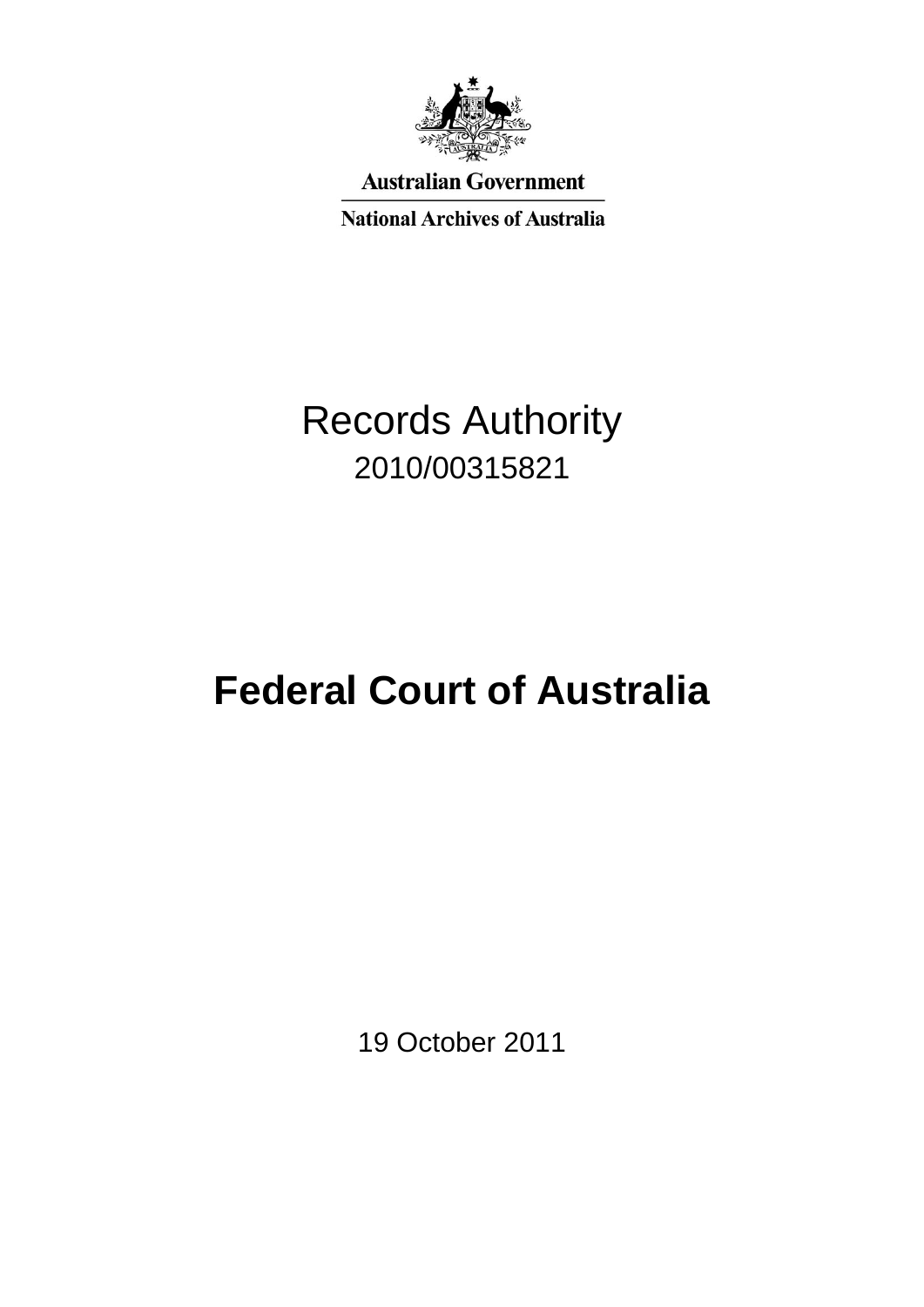### **CONTENTS**

|                                                                                                                                                                                                                                | - 5 |
|--------------------------------------------------------------------------------------------------------------------------------------------------------------------------------------------------------------------------------|-----|
| CASE MANAGEMENT NAME AND STRUCK AND THE STRUCK OF STRUCK AND THE STRUCK OF STRUCK AND THE STRUCK OF STRUCK OF STRUCK AND THE STRUCK OF STRUCK OF STRUCK AND THE STRUCK OF STRUCK OF STRUCK OF STRUCK OF STRUCK OF STRUCK OF ST |     |

© Commonwealth of Australia 2011

 This work is copyright. Apart from any use as permitted under the *Copyright Act 1968,* no part may be reproduced by any process without prior written permission from the National Archives of Australia. Requests and inquiries concerning reproduction and rights should be directed to the Publications Manager, National Archives of Australia, PO Box 7425, Canberra Mail Centre ACT 2610, Australia.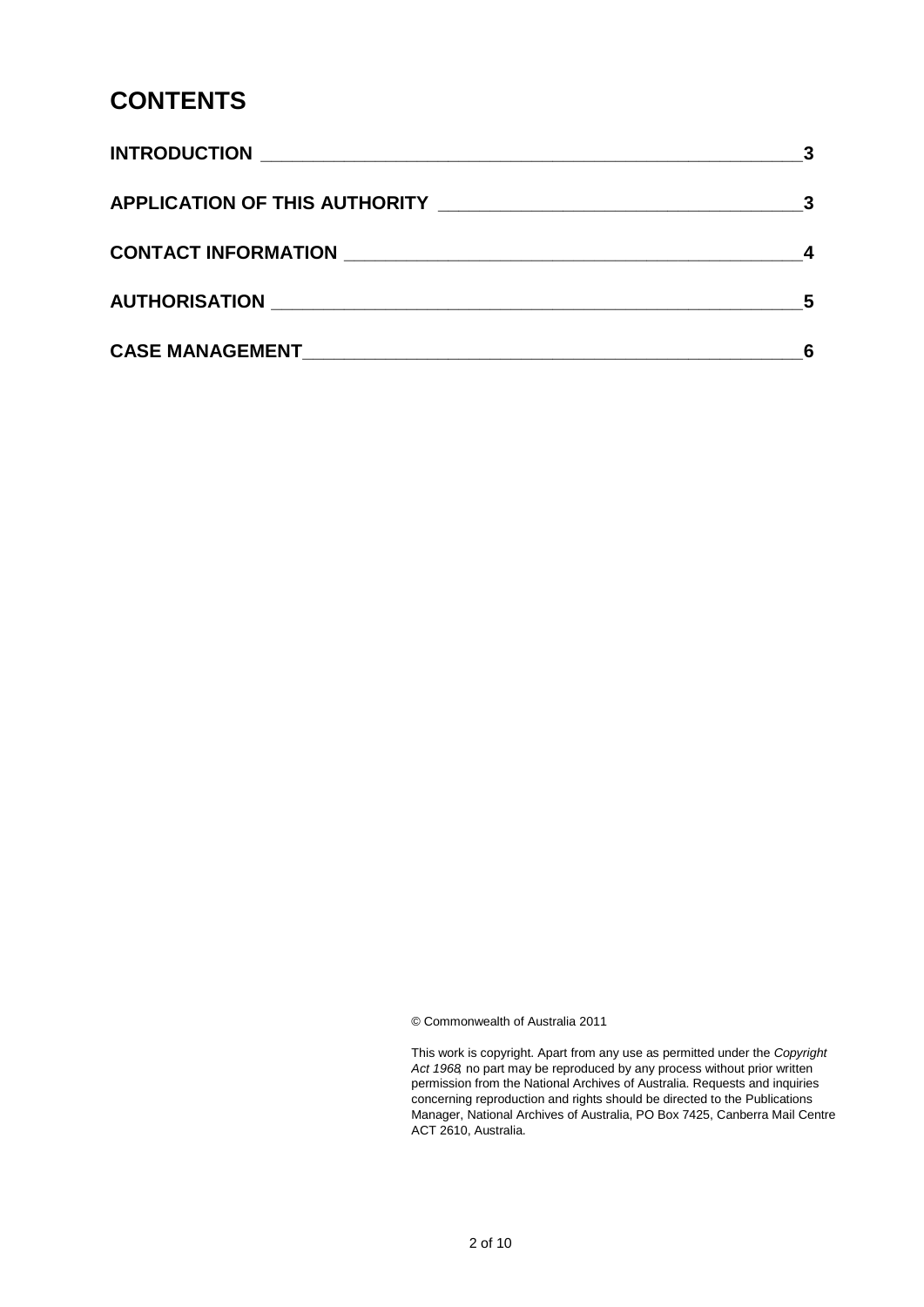### **INTRODUCTION**

The Federal Court of Australia (the Court) and the National Archives of Australia have developed this Records Authority to set out updated requirements for keeping or destroying records for the core business area of CASE MANAGEMENT. It represents a significant commitment on behalf of the Federal Court of Australia to understand, create and manage the records of its activities.

 This Authority is based on the identification and analysis of the business of the Court. It takes into account the agency's legal and organisational records management requirements, and the interests of stakeholders of both the Court and the National Archives of Australia.

This Authority gives the Court endorsement under the Archives Act 1983, for the destruction, retention or transfer to the National Archives of Australia of the records described. The Authority sets out those records that need to be retained as national archives and the minimum length of time that temporary records need to be kept.

Retention periods for these temporary records are based on: an assessment of business needs; broader organisational accountability requirements; and community expectations, and are approved by the National Archives of Australia on the basis of information provided by the Court.

The Court may use the following tools to dispose of their records:

- this Records Authority covering its agency specific records;
- general records authorities, such as the Administrative Functions Disposal Authority (AFDA), covering business processes and records common to Australian Government agencies; and
- normal administrative practice (NAP) which allows for the destruction of records where the records are duplicated, unimportant or for short-term use only.

As changes in circumstances may affect future records management requirements, the periodic review

of this Authority is recommended. All amendments must be approved by the National Archives.

Advice on using this Authority and other records management matters is available from the National

Archives' website at www.naa.gov.au or by contacting the Agency Service Centre at

recordkeeping@naa.gov.au or (02) 6212 3610.

### **APPLICATION OF THIS AUTHORITY**

- have been terminated and may no longer be used to sentence records after the date of issue of this 1. This Authority replaces classes 1-5 in the Federal Court of Australia Records Authority 1124 (1994) and classes 1-4 in the Industrial Relations Court of Australia Records Authority RA 1234 (1996). The classes Authority.
- 2. This Authority should be used in conjunction with the Administrative Functions Disposal Authority (AFDA) issued by the National Archives to cover administrative records common to most Australian Government agencies.
- 3. Where appropriate this Authority should be used in conjunction with general disposal authorities issued by the National Archives that cover other types of records that may be created by the Court, such as encrypted records and source records that have been copied.
- 4. This Authority is to be used to sentence records. Sentencing involves the examination of records in order to identify the individual disposal class to which they belong. This process enables sentencers to determine how long records need to be kept. Advice on sentencing is available from the National Archives.
- system, or when information is migrated from one system to a new system) this Authority can still be used 5. Where the method of recording information changes (for example from a manual system to an electronic to sentence the records created, providing the records document the same core business. The information must be accessible for the period of time prescribed in this Authority. The Court will need to ensure that any software, hardware or documentation required to enable continuing access to the data is available for the periods prescribed.
- 6. In general, retention requirements indicate a minimum period for retention. The Court may extend minimum retention periods if it considers that there is an administrative need to do so, without further reference to the National Archives. Where the Court believes that its accountability will be substantially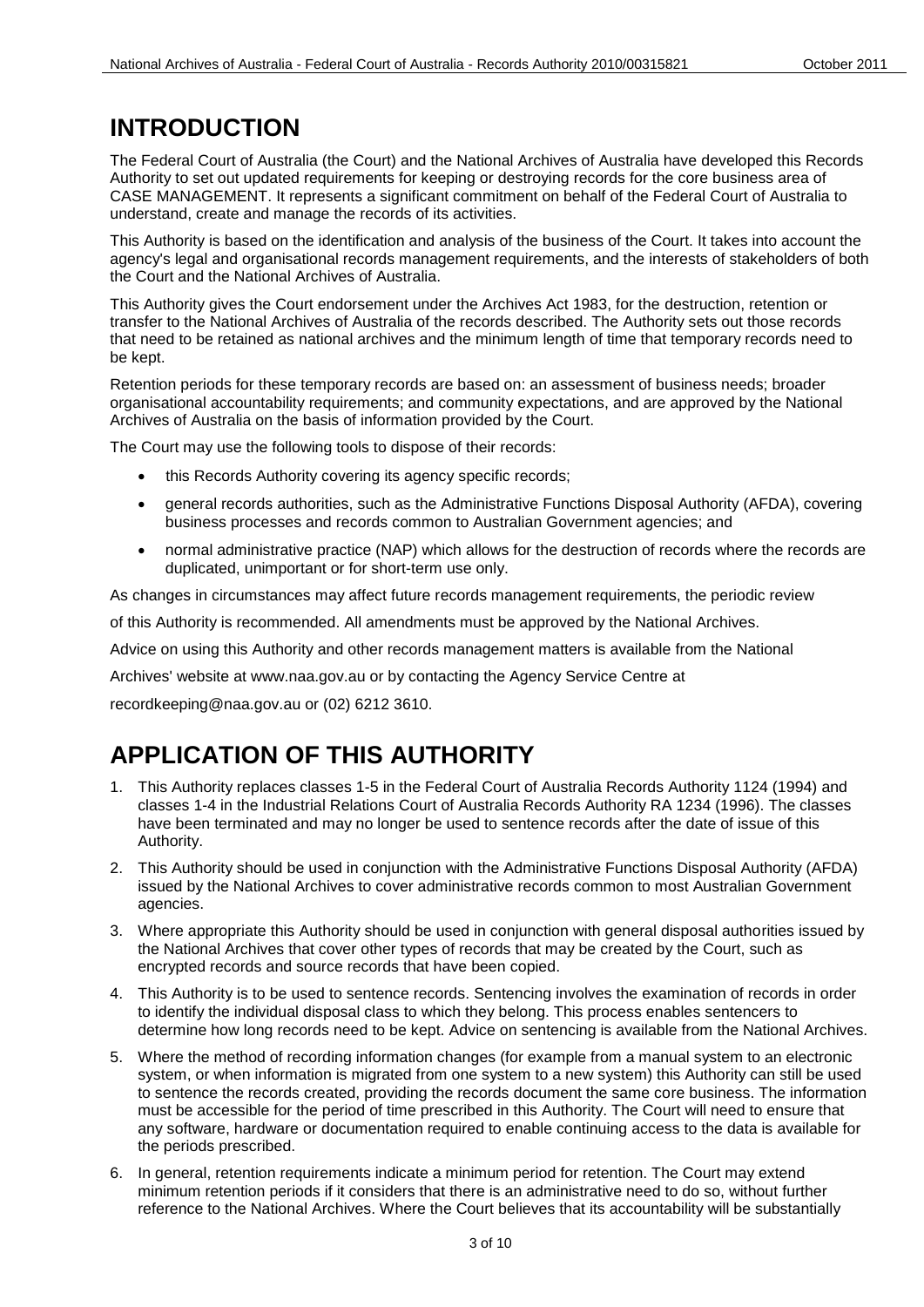compromised because a retention period or periods are not adequate, the Court should contact the National Archives for review of the retention period.

- This usually occurs where the records are duplicated, facilitative or for short-term use only. NAP does not replace the arrangements agreed to in records authorities. Advice and guidance on destroying records as a normal administrative practice is available from the National Archives' website at www.naa.gov.au . 7. The Court may destroy certain records without formal endorsement as a normal administrative practice.
- 8. From time to time the National Archives will place a freeze on some groups of records to prevent their disposal freezes and whether they affect the application of this Authority is available from the National destruction. A disposal freeze particularly relevant to this records authority and current at time of issue concerns records affecting the rights and entitlements of Aboriginal and Torres Strait Islander people. This disposal freeze has been the basis for several agency transfers to Archives. Further information about Archives website at www.naa.gov.au .
- 9. Records in the care of the Court must be appropriately stored and preserved. The Court needs to meet this obligation to ensure that the records remain authentic and accessible over time.
- the Commonwealth, records identified as "retain as national archives" in the possession of the Court the Court and the Archives. 10. The Court is not subject to the records transfer provisions of the Archives Act 1983 at present. However, in the interests of accountable and consistent decision making and preservation of the archival resources of should be transferred to the custody of the National Archives of Australia, by mutual agreement between
- 11. A Judge's own papers that are not the Court's papers may be disposed of as and when their owners or records may be transferred to the National Archives of Australia for ongoing care and preservation. Judges controllers deem appropriate. These records may be of great interest and value because they complement the Court's records and have national importance as archival resources of the Commonwealth. Such who wish to discuss the deposit of their papers should contact the Archives, Personal Papers section via the switchboard on (02) 6212 3600 or email archives@naa.gov.au
- 12. Advice on how to use this Authority is available from the Court records manager. If there are problems with the application of the Authority that cannot be resolved, please contact the National Archives.

### **CONTACT INFORMATION**

 Archives' Agency Service Centre. For assistance with this authority or for advice on other recordkeeping matters, please contact National

Queen Victoria Terrace Tel: (02) 6212 3610 Parkes ACT 2600 Fax: (02) 6212 3989 Canberra Mail Centre ACT 2610 Website: **[www.naa.gov.au](http://www.naa.gov.au/)** 

PO Box 7425 Email: **[recordkeeping@naa.gov.au](mailto:recordkeeping@naa.gov.au)**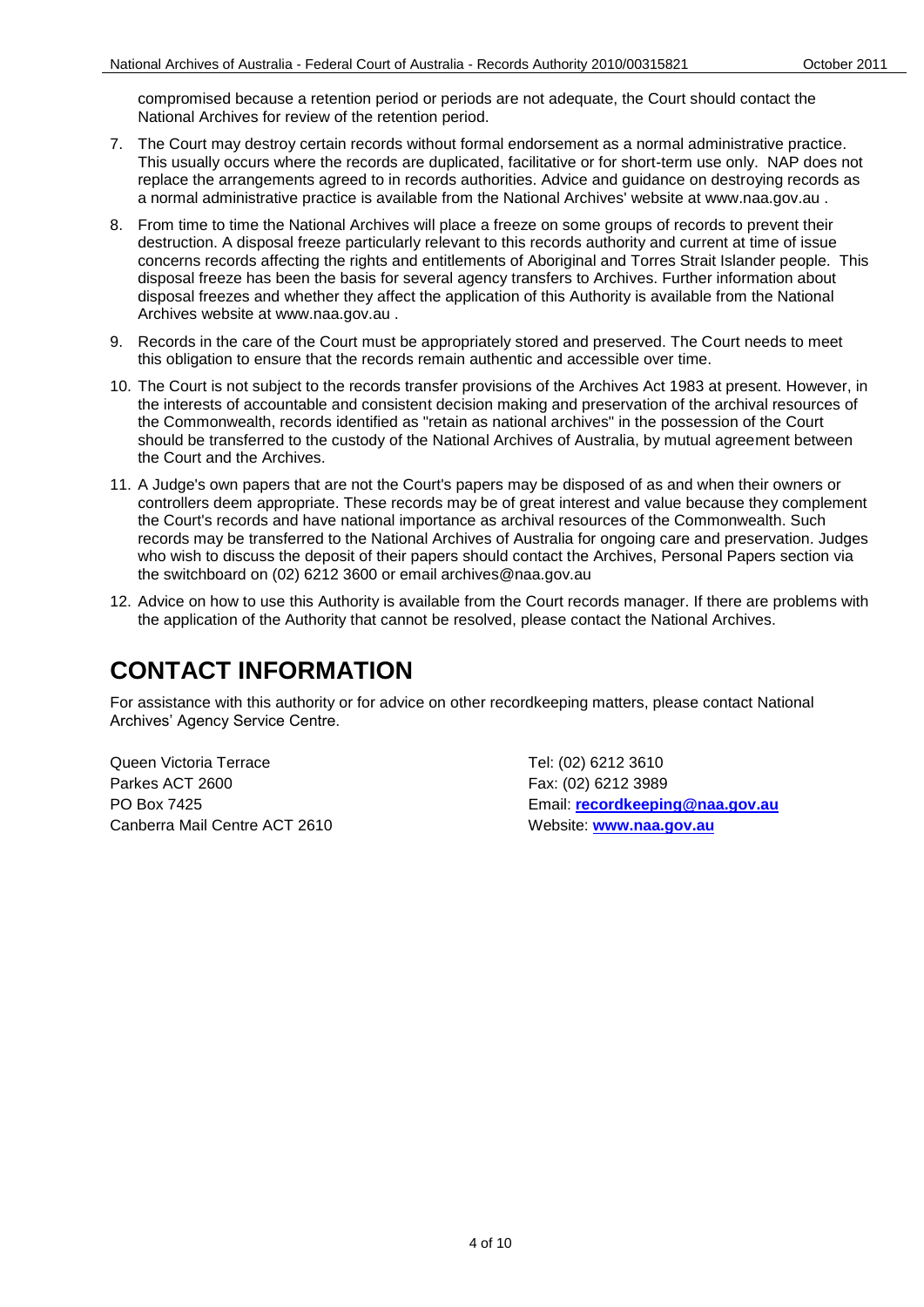### **ENDORSEMENT**

#### **RECORDS AUTHORITY 2010/00315821**

Person to whom notice of **endorsement is given:** 

Warwick Soden Registrar / Chief Executive Officer Federal Court of Australia Law Courts Building Queens Square SYDNEY NSW 2000

**Purpose:** Endorses arrangements for the disposal of records in accordance with Section 24(2)(b) of the Archives Act 1983

**Application:** All core business records relating to Case Management

This records authority endorses the destruction, retention or transfer to the National Archives of Australia of the records described. This authority will apply only with the consent of the agency currently responsible for the business documented in the records described.

**Endorsing Officer** 

Margaret Chalker Assistant Director-General National Archives of Australia

**Date of issue:** 

19 October 2011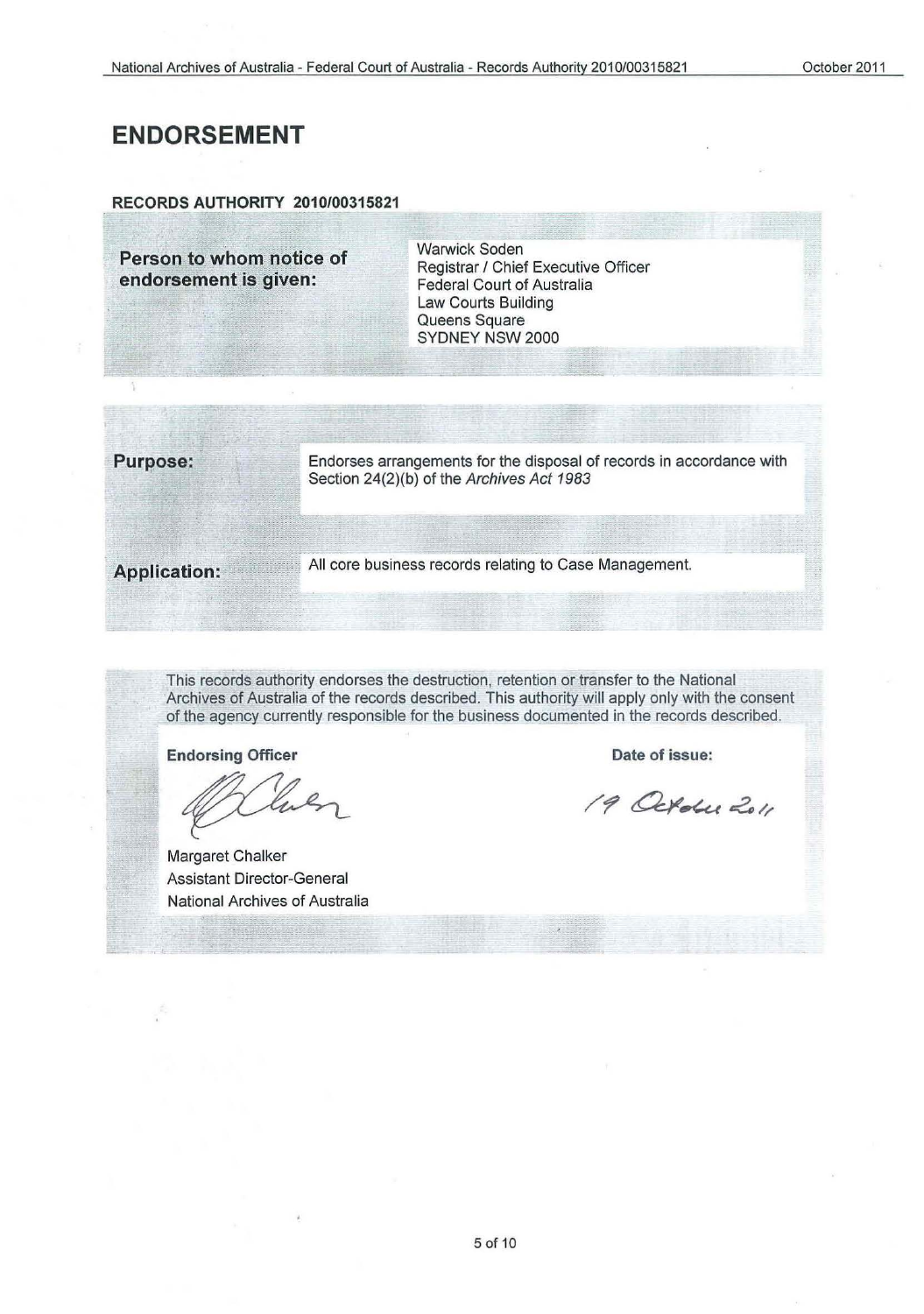The core business of deciding disputes according to law in the original and appellant jurisdictions and corporations law, human rights, industrial law, intellectual property, migration, native title, taxation and trade practices. Includes appeal matters from the Federal Court, the Federal Magistrates Court and tribunals. Also managing cases (the court file) from initiation to disposition including judgment delivery and practice, procedure, and policy relating to the administration of case management. Includes case management in Court jurisdiction both inherent and conferred by statute; including administrative law, admiralty, bankruptcy, includes the assisted dispute resolution role of the Court including mediation, and the exercise of Judgedelegated functions by registrars and officers of the court.

This core business also includes the following:

- Judges' coram books, papers and all administrative tasks performed in the function of deciding a dispute
- judicial committee matters
- master set of judgments
- exhibit administration
- file inspection arrangements
- legal assistance
- development of policy and procedures
- research, reviewing and reporting
- taxation of costs
- remitted or transferred matters
- Judges' meetings
- development of court rules and practice notes
- consultations with stakeholders.

| Class no | <b>Description of records</b>                                                                                                                                                                                                                                                                                                                                                                                                                                                                                                                                          | <b>Disposal</b><br>action         |
|----------|------------------------------------------------------------------------------------------------------------------------------------------------------------------------------------------------------------------------------------------------------------------------------------------------------------------------------------------------------------------------------------------------------------------------------------------------------------------------------------------------------------------------------------------------------------------------|-----------------------------------|
| 21740    | Significant non-Native title Court files that have been nominated by the<br>judges, or their delegate, according to established criteria. These<br>decisions will be made by a committee of Judges on the guidelines of<br>precedence, high media profile, public interest or case diversity and will<br>represent a cross section of cases within a current year. The number of<br>cases will differ from year to year but will not exceed 10% of cases in any<br>one year. This includes both part A and part B of the case file as defined<br>by the Federal Court; | Retain as<br>national<br>archives |
|          | Judges' bi-annual meetings: national meetings concerning reforms of the<br>$\bullet$<br>Court's practice and procedure and amendments to the rules of the court.<br>Includes: agendas; reports; minutes; and background papers;                                                                                                                                                                                                                                                                                                                                        |                                   |
|          | Legacy control records for case management such as any physical<br>$\bullet$<br>indexes and registers of court cases;                                                                                                                                                                                                                                                                                                                                                                                                                                                  |                                   |
|          | [For all other non-Native title court files use class 21742 for Part A and class<br>21744 for Part B]                                                                                                                                                                                                                                                                                                                                                                                                                                                                  |                                   |
| 21741    | Native title court files consisting of all documents in Native title<br>$\bullet$<br>proceedings including orders and/or directions made, registrar's reports<br>and determinations;                                                                                                                                                                                                                                                                                                                                                                                   | Retain as<br>national<br>archives |
|          | Native title transcripts stored on paper, digital and other media, including<br>$\bullet$<br>sound recording;                                                                                                                                                                                                                                                                                                                                                                                                                                                          |                                   |
|          | Native title exhibits tendered including those documents produced under<br>$\bullet$<br>subpoena or annexed to a document on the Court file including: witness                                                                                                                                                                                                                                                                                                                                                                                                         |                                   |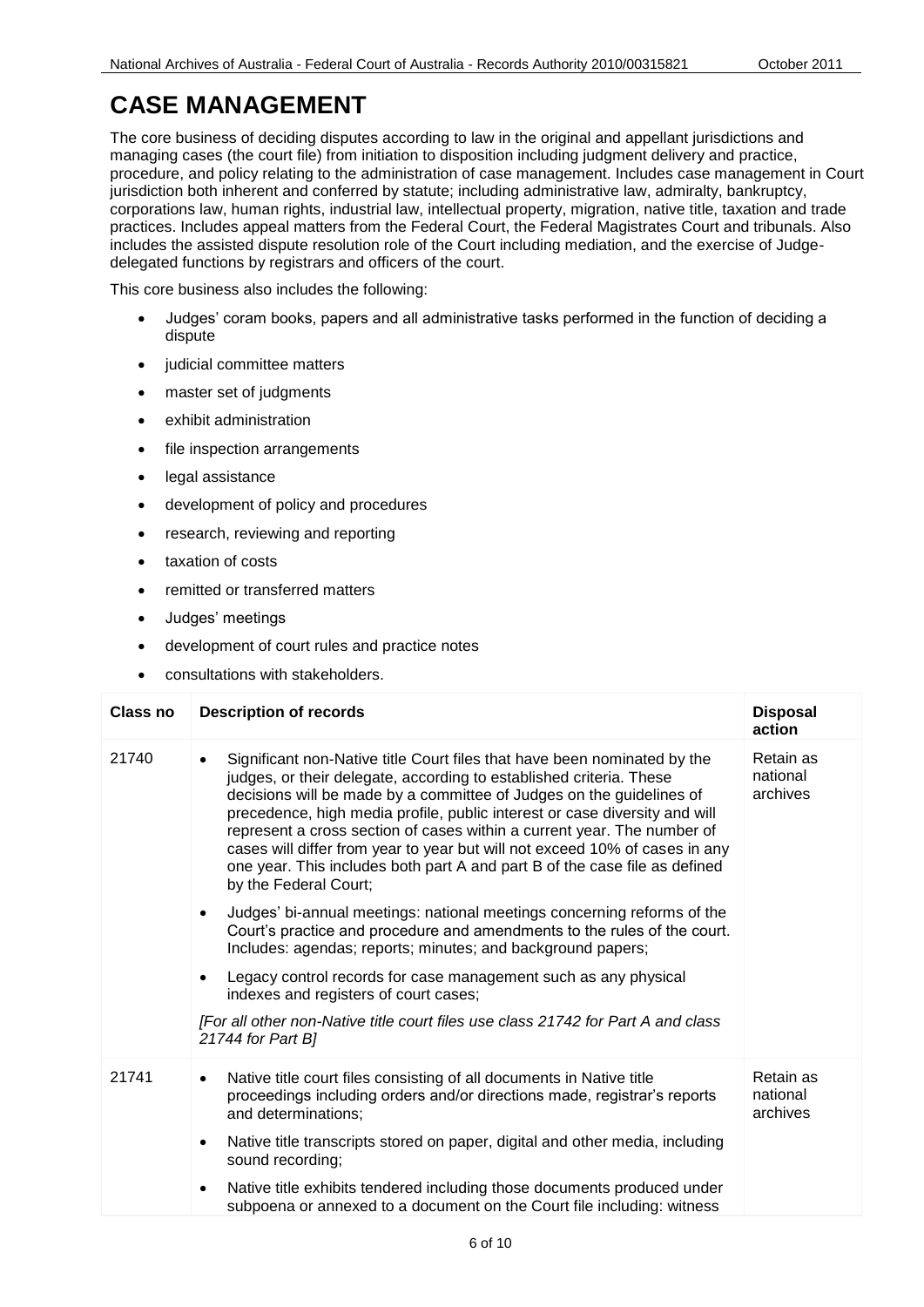| Class no | <b>Description of records</b>                                                                                                                                                                                                                                                                                         | <b>Disposal</b><br>action |
|----------|-----------------------------------------------------------------------------------------------------------------------------------------------------------------------------------------------------------------------------------------------------------------------------------------------------------------------|---------------------------|
|          | statements (including but not limited to affidavits and substances of<br>evidence); maps; expert reports; genealogies; historical documents<br>relating to indigenous peoples' histories including: language, culture,<br>employment, birth, death, marriage, emigration or communities;<br>photographs; audio files; |                           |
|          | Native title mediation reports from a registrar or external practitioner<br>$\bullet$<br>(excluding those from the National Native Title Tribunal);                                                                                                                                                                   |                           |
|          | Native title hearing memoirs used as a reference by the Judge including:<br>photographs of witnesses; evidence and site visits; digital diaries; video<br>recordings; and schedules of site visits;                                                                                                                   |                           |
|          | Native title Indigenous respondent party documentation which may<br>$\bullet$<br>contain evidence of ownership including: form 5 applications; annexures;<br>form 162 withdrawals and pending party summary sheets;                                                                                                   |                           |
|          | Native title parties progress reports;<br>$\bullet$                                                                                                                                                                                                                                                                   |                           |
|          | [For Native title non-Indigenous party documentation that do not form part of<br>the Court file, use class 21749]                                                                                                                                                                                                     |                           |
|          | [For Native title exhibit administration, mediation administration, subpoena<br>administration, National Native Title Tribunal documentation, and routine<br>correspondence and administrative support, use class 21749]                                                                                              |                           |
| 21742    | Part A of all other non-Native title court files as defined by the Federal<br>$\bullet$<br>Court. Includes:                                                                                                                                                                                                           | Retain in<br>agency       |
|          | Court documents that define the issues that were before the Court for<br>1.<br>decision such as:                                                                                                                                                                                                                      | custody                   |
|          | cross-claims and replies<br>а.                                                                                                                                                                                                                                                                                        |                           |
|          | b.<br>fast track statements and responses                                                                                                                                                                                                                                                                             |                           |
|          | pleadings: initial statement of claim or statement of defence<br>c.                                                                                                                                                                                                                                                   |                           |
|          | d.<br>requests for particulars and particulars in response, but only<br>where they define the issues                                                                                                                                                                                                                  |                           |
|          | If the proceeding is an appeal, the documents that define the<br>е.<br>issues on the appeal such as:                                                                                                                                                                                                                  |                           |
|          | i.<br>the notice of appeal                                                                                                                                                                                                                                                                                            |                           |
|          | ii.<br>any notice of contention                                                                                                                                                                                                                                                                                       |                           |
|          | iii.<br>notices of cross-appeal etc.                                                                                                                                                                                                                                                                                  |                           |
|          | f.<br>If the proceeding is commenced by way of petition:                                                                                                                                                                                                                                                              |                           |
|          | the petition<br>i.                                                                                                                                                                                                                                                                                                    |                           |
|          | ii.<br>any answering document defining the issues                                                                                                                                                                                                                                                                     |                           |
|          | 2.<br>Court documents that identify the parties:                                                                                                                                                                                                                                                                      |                           |
|          | the originating process (applications, writs, petitions etc.)<br>a.                                                                                                                                                                                                                                                   |                           |
|          | b.<br>notices of appearances and notices of discontinuance                                                                                                                                                                                                                                                            |                           |
|          | 3.<br>Court documents that record the final orders made by the Court and<br>any other orders of the Court creating substantive rights or obligations such<br>as orders for interlocutory injunctions, but not orders relating to merely<br>procedural matters                                                         |                           |
|          | Reasons for judgment (where published)<br>4.                                                                                                                                                                                                                                                                          |                           |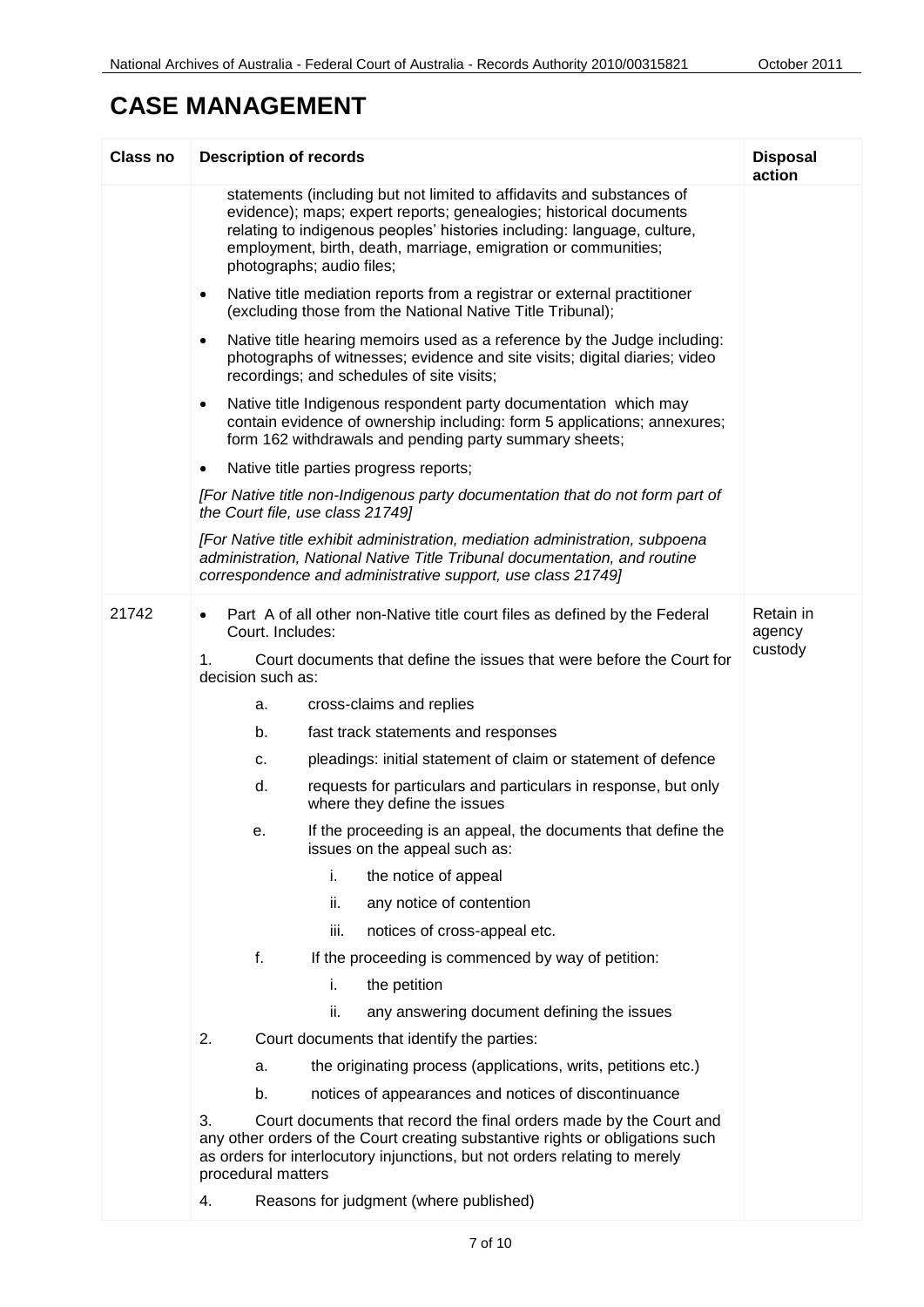| <b>Class no</b> | <b>Description of records</b>                                                                                                                                                                                                                                                                                                                                                                                | <b>Disposal</b><br>action                                           |
|-----------------|--------------------------------------------------------------------------------------------------------------------------------------------------------------------------------------------------------------------------------------------------------------------------------------------------------------------------------------------------------------------------------------------------------------|---------------------------------------------------------------------|
|                 | 5.<br>Any copies of any orders from the High Court setting aside a Federal<br>Court decision and remitting a matter back to the Federal Court                                                                                                                                                                                                                                                                |                                                                     |
|                 | 6.<br>The report of listing with any short minutes of orders signed by<br>judge/registrar if no judgment delivered or orders entered;                                                                                                                                                                                                                                                                        |                                                                     |
|                 | Current control records for case management including the content of<br>$\bullet$<br>case management systems such as 'Casetrack'.                                                                                                                                                                                                                                                                            |                                                                     |
|                 | Final versions of administrative notices that are issued by each district<br>$\bullet$<br>registrar at the request, or with the agreement, of the judges in the<br>district registry to which the notice relates and provide guidance on<br>practice and procedure required or followed by the Court in that<br>district registry to supplement what might be contained in statutes or<br>the Court's Rules. |                                                                     |
|                 | Final versions and major supporting documents of Judicial committee<br>$\bullet$<br>reports and meeting papers relating to case management such as<br>those of the National Practice Committee;                                                                                                                                                                                                              |                                                                     |
|                 | Final versions and major supporting documents of practice notes<br>$\bullet$<br>issued by the Chief Justice on the advice of the judges of the Court<br>that provide guidance on practice and procedure required or followed<br>by the Court nationally to supplement what might be contained in<br>statutes or the Court's Rules;                                                                           |                                                                     |
|                 | Final papers and major supporting documents of Court rules made by<br>$\bullet$<br>the Judges under the Federal Court of Australia Act 1976 (Cth) s59;                                                                                                                                                                                                                                                       |                                                                     |
|                 | Judicial powers delegated to registrars under court legislation<br>$\bullet$<br>including instruments of delegation;                                                                                                                                                                                                                                                                                         |                                                                     |
|                 | Master set of judgments of the Court;<br>$\bullet$                                                                                                                                                                                                                                                                                                                                                           |                                                                     |
|                 | [For significant non-Native title court files, as defined by<br>the Federal<br>Court, use class 21740; For Part B of all other non-Native title court files, use<br>class 21744]                                                                                                                                                                                                                             |                                                                     |
|                 | [For working copies, use class 21748]                                                                                                                                                                                                                                                                                                                                                                        |                                                                     |
|                 | [For working papers, use class 21749]                                                                                                                                                                                                                                                                                                                                                                        |                                                                     |
| 21743           | Judges coram books: notes made by the Judge during the hearing of a case                                                                                                                                                                                                                                                                                                                                     | Retain in<br>agency<br>custody at the<br>discretion of<br>the Judge |
| 21744           | Part B of all other non-Native title court files as defined by the Federal Court.<br>Includes:                                                                                                                                                                                                                                                                                                               | Destroy 10,<br>15 or 25 years<br>after                              |
|                 | application for fee waiver or exemption<br>$\bullet$                                                                                                                                                                                                                                                                                                                                                         | completion of                                                       |
|                 | application to inspect file under Federal Court Rules                                                                                                                                                                                                                                                                                                                                                        | the                                                                 |
|                 | exhibits that have not been returned to the parties                                                                                                                                                                                                                                                                                                                                                          | proceedings,<br>as determined                                       |
|                 | letters to and from parties                                                                                                                                                                                                                                                                                                                                                                                  | by the judge                                                        |
|                 | list of exhibits (see also documents recording administration of<br>٠<br>exhibits under Practice)                                                                                                                                                                                                                                                                                                            |                                                                     |
|                 | report of listings                                                                                                                                                                                                                                                                                                                                                                                           |                                                                     |
|                 | short minutes of order for directions, consent orders, final orders                                                                                                                                                                                                                                                                                                                                          |                                                                     |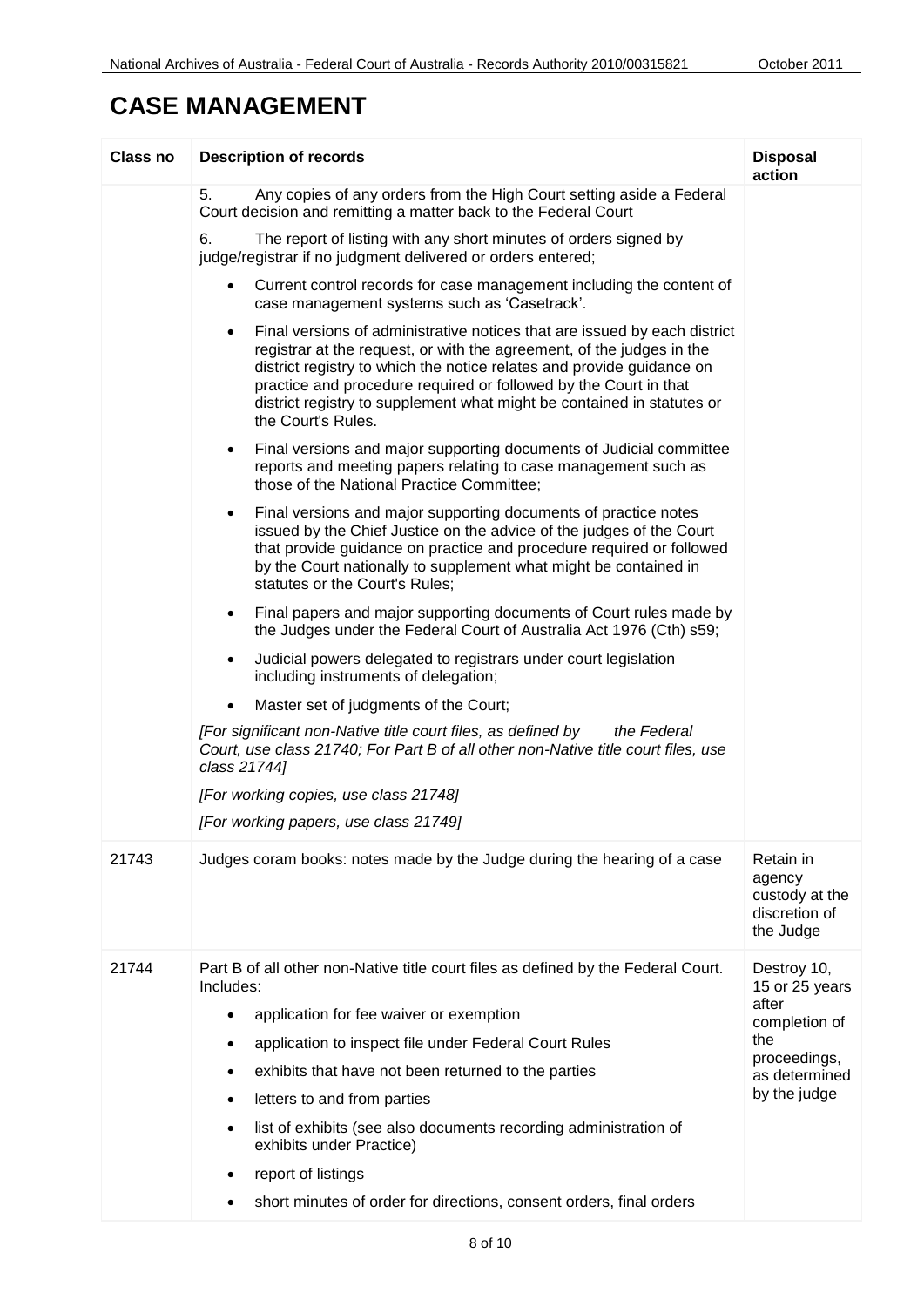| <b>Class no</b> | <b>Description of records</b>                                                                                                                                                                                                                                                                                                                                                                                                                                                                                                                                                                                                                                                                                                                                                                                                                                                                                                                                                                                                                                                                                                           | <b>Disposal</b><br>action                                                              |
|-----------------|-----------------------------------------------------------------------------------------------------------------------------------------------------------------------------------------------------------------------------------------------------------------------------------------------------------------------------------------------------------------------------------------------------------------------------------------------------------------------------------------------------------------------------------------------------------------------------------------------------------------------------------------------------------------------------------------------------------------------------------------------------------------------------------------------------------------------------------------------------------------------------------------------------------------------------------------------------------------------------------------------------------------------------------------------------------------------------------------------------------------------------------------|----------------------------------------------------------------------------------------|
|                 | submissions: legal argument or interpretation of evidence<br>$\bullet$<br>transcripts (with the exception of Native title transcripts).<br>[For subpoena administration use class 21749;<br>For significant non-Native title court files, as defined by the Federal Court, use<br>class 21740; For Part A of all non-Native Title Court files use class 21742]                                                                                                                                                                                                                                                                                                                                                                                                                                                                                                                                                                                                                                                                                                                                                                          |                                                                                        |
| 21745           | Final versions and major supporting documents of policies and procedures<br>relating to the case management function.<br>[For working copies, use class 21748]                                                                                                                                                                                                                                                                                                                                                                                                                                                                                                                                                                                                                                                                                                                                                                                                                                                                                                                                                                          | Destroy 20<br>years after<br>action<br>completed                                       |
| 21746           | Audio recordings of court transcripts (excluding Native title matters)<br>[For Native title transcripts, use class 21741]                                                                                                                                                                                                                                                                                                                                                                                                                                                                                                                                                                                                                                                                                                                                                                                                                                                                                                                                                                                                               | Destroy 10<br>years after<br>date recorded<br>subject to the<br>orders of the<br>Court |
| 21747           | Docket system: the assigning of a case to a particular judge who will see the<br>case through to completion. Includes:<br>single Judge and full court docket<br>$\bullet$<br>allocation records including electronic and paper<br>٠<br>docket and panel allocation sheets and tables.<br>$\bullet$                                                                                                                                                                                                                                                                                                                                                                                                                                                                                                                                                                                                                                                                                                                                                                                                                                      | Destroy 5<br>years after<br>action<br>completed                                        |
| 21748           | Working copies of policies and procedures relating to the case<br>$\bullet$<br>management function<br>Working copies of Judicial committee reports and papers relating to<br>$\bullet$<br>case management<br>[For final versions and major supporting documents of policies and<br>procedures, use class 21745; For final versions and major supporting<br>documents of Judicial committee reports and papers, use class 21742]                                                                                                                                                                                                                                                                                                                                                                                                                                                                                                                                                                                                                                                                                                         | Destroy 3<br>years after<br>action<br>completed                                        |
| 21749           | Records documenting the routine operational administrative tasks supporting<br>the core business of the Court and records documenting Case Management<br>activities other than those covered in classes 21740 to 21748. Includes:<br>Appeal administrative records including list of appeal matters and<br>$\bullet$<br>notes and summaries:<br>Copies of Native title documentation from National Native Title<br>$\bullet$<br>Tribunal including: mediation reports; notification documents; claim<br>information documents; maps; and registration test decisions and<br>reasons;<br>Exhibits administration (including Native title exhibits administration)<br>٠<br>including letter returning exhibits, spreadsheets and other information<br>concerning administration kept in manual or digital systems;<br>Judges' monthly registry business meetings: concerning the business<br>$\bullet$<br>of each registry (organised by each state registry). Includes: agendas;<br>minutes; background papers;<br>Legal Assistance records. Referrals to legal assistance including:<br>٠<br>referral certificates and notices to cease | Destroy 7<br>years after<br>action<br>completed                                        |